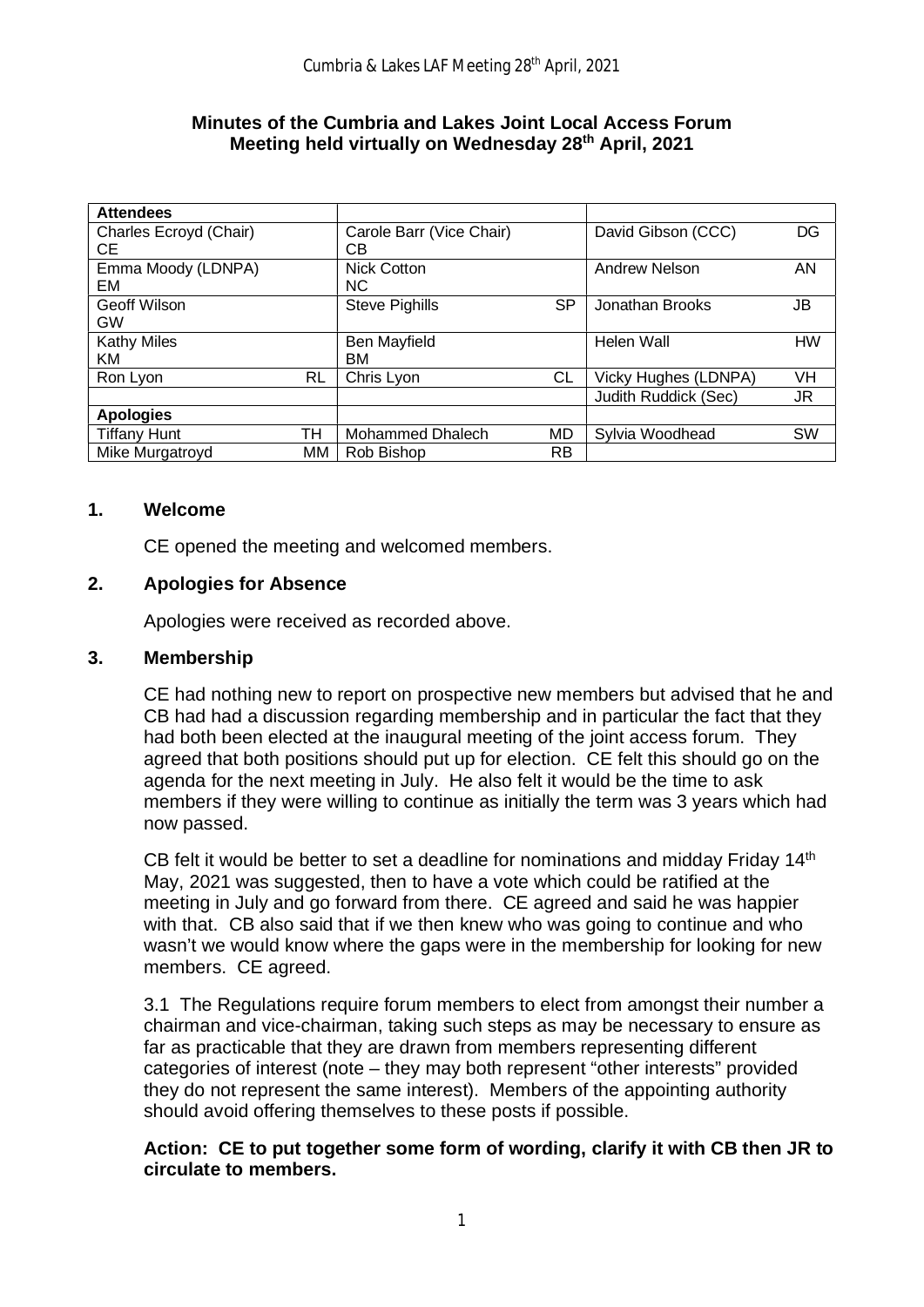# **4 Public Participation**

CE informed that he had not received any notifications from members of the public about attending today's meeting. CB mentioned a letter they had received from a gentleman regarding parking and the road closure at Coniston. CE said he had sent him a letter thanking the gentleman for raising his concerns but it was a Highways or National Park issue and not the remit of the access forum. Furthermore, CE said he had told him it would be reported at this meeting and brought before the members of the forum.

## **5 Declarations of Interest**

CE asked members if there were any declarations of interest – there were none.

## **6 Minutes of the Previous Meeting**

The minutes of the meeting held on 29<sup>th</sup> January, 2021 were amended and accepted.

# **7 Matters Arising**

- **7.**1 Grange Railway Crossing DG said there was not a lot happening but he was waiting for the Inspectorate. GW added that the Planning Inspectorate had asked if everyone who had made a representation was happy it was dealt with by written representation rather than an open public inquiry. His understanding was that there were nine objectors and all but one was happy to have it dealt with this way. However the Inspectorate had gone for a public inquiry. GW said that on a personal note he had objected to the closing of the crossing and wondered why they had gone on the side of the one objector. He fully expects this to take some time to be dealt with. CE thanked GW for his input.
- **7.2** Tilberthwaite CB informed members that the first meeting of the Tilberthwaite Management Group had been held in March but most of the meeting had been spent around terms of reference and membership of the group. The next meeting will be in June and she hoped discussion would begin on a draft management plan. The group is going to be short lived, only the next couple of years. GW and CB would be walking the route in the next couple of weeks to have a look at the state of the path. CB mentioned that Diana Mallinson had contacted CALJLAF and asked what views CALJLAF would be taking to the meeting and a reply had been sent saying we would aim to work collaboratively with the group to form a management plant. The meetings were currently being chaired by an independent facilitator, however CB had said she would be happy to chair but that had yet to be decided.
- **7.3** GDPR DG informed members that he had spoken to JR regarding how the data is kept from the Councils point of view but he felt there was something wider for the LAF to see how they envisage their information being shared, whether it appears on the website. He feels there is a bit of a conversation to be had there with members. He went onto say that from an authority point of view they were quite happy with how the data was being stored on a separate data stick and not held on anyone's computer, so it would be a case of when the website is delivered or the facebook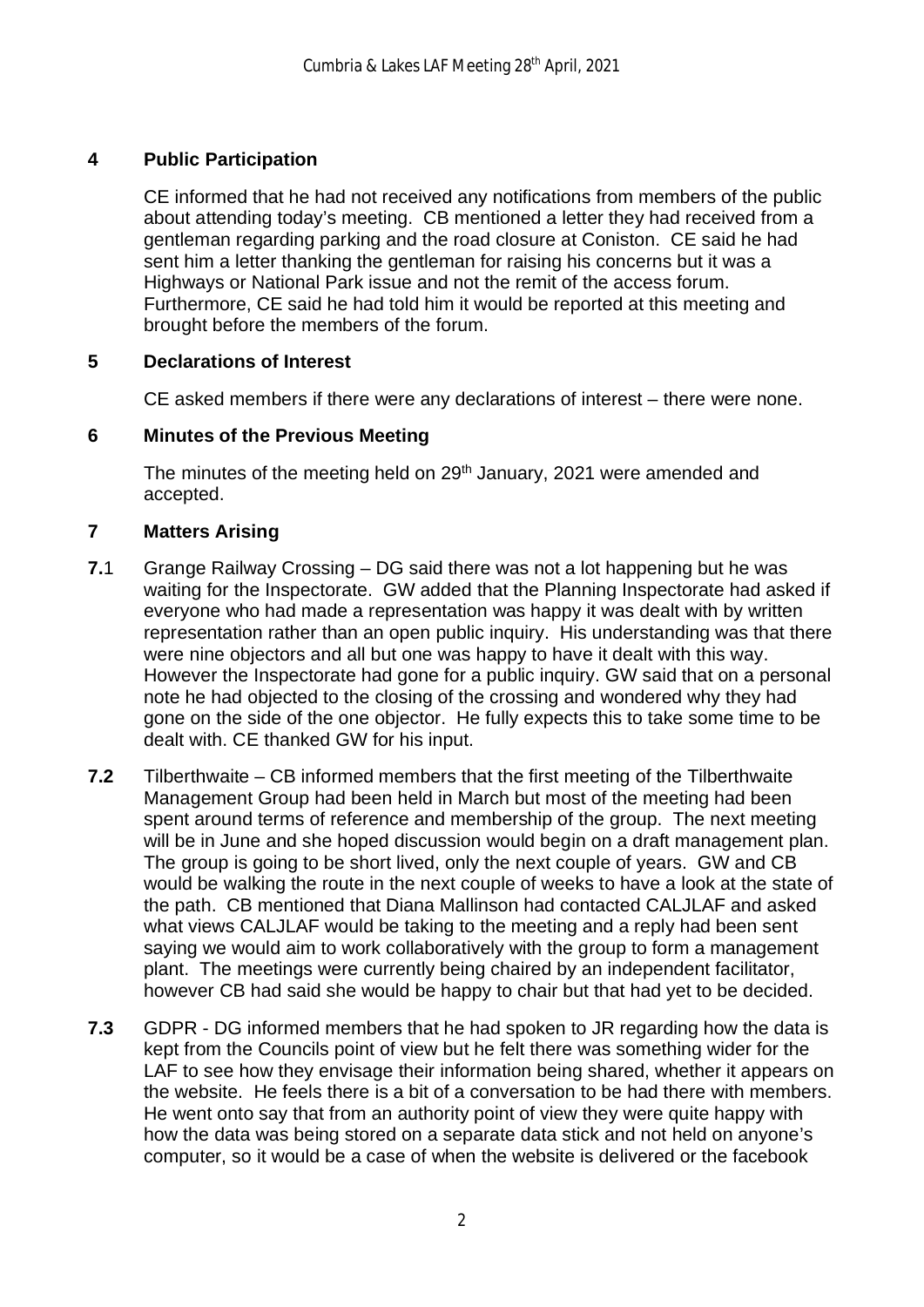page of how people want to see their information on that. It is something for the group to discuss.

CE added that he realised some members were uneasy about having their personal contact details in the public domain. DG answered that it should be on the next agenda.

 Vicky Hughes, the Deputy Chairman of the LDNPA's rights of way committee joined the meeting at this point in place of Tiffany Hunt.

 CB mentioned that in the minutes of the last meeting that she, CE, EM and DG would get on with the GDPR so she had been working on a privacy notice which when finished could be shared with members. Basically it states who can collect information and what they will do with it etc. but also when we look at the membership at the next meeting and see who is staying on and signing up for the next three years, we need to make sure that everybody understands the privacy notice and what information we hold and what we are going to do with it.

CE thanked CB for doing that.

 GW added that for a long time he had had concerns relating to the impact GDPR had on groups such as the LAF, as we are here for the public, we don't represent ourselves and he didn't understand how it could be that if the public don't know who we are and cant contact us how can we begin to fulfill the role.

 CE said he didn't disagree with GW and felt that if you were a member of a public forum such as the LAF then your name needs to be out there but it was whether an individual's private contact details are in the public domain or whether if the public wishes to contact the access forum they either go through the chairman's email or the secretary's email.

 CB then added that as a member of a forum, you have to accept that your name will be out there and actually you're not allowed to be on an access forum if you're not prepared for your name to be out there.

**7.4** Potential Research Possibilities – BM told the group that initially he had been looking at getting PHD funding which was difficult to get in the current climate but then two other academics Glen O'Hara and Clare Hickman successfully won a £1 million research contract, In All Our Footsteps Project. That brings together lots of views on access, access users and access to the countryside in general. He said he continues to be in touch with Glen and Clare and they are very keen to have input from the access forum and also from individual members as well. They currently have a register of people who have offered advice and help with their project and are looking for research assistants, post doctorates and potentially a PHD student. It's progressing at a pace and he hopes to hear more from them over the summer when they have more time.

CE thanked BM for his report.

 AN did say that he had tried contacting them but with little success and asked BM to pass on his name.

CB asked if the link to the project could be sent again.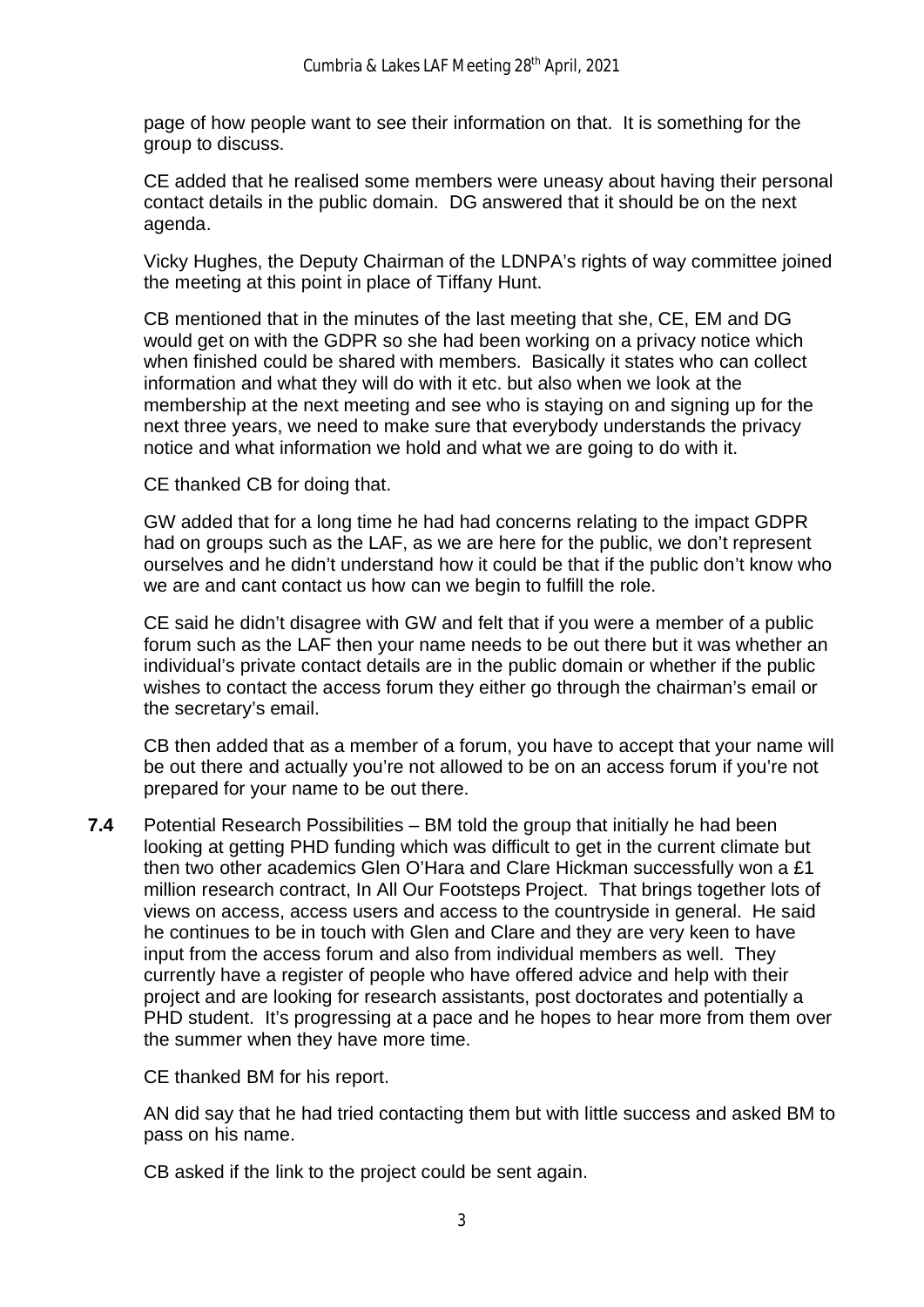### **Action: BM to pass on AN name to the project and to send the link to members again.**

**7.5** SWOT Analysis – AN said he hadn't done anything with it but didn't feel it was being used in the way it was designed.

CB said that at the next meeting when we knew about membership etc we probably needed to revisit the work programme through SWOT and look at the work going forward and maybe our stance on various things like the Tilberthwaite group or horses on multi user tracks.

CE agreed that this should be added to the agenda for the July meeting.

**7.6** Keswick to Threlkeld Route – CB said that at the last meeting she had asked the LAF to support the route being used by horses and there was a lengthy discussion and a vote which did come out in favour of her suggestion. However, it was recognized was that there were a lot of people using the route and in a conversation with EM she had said they were going to review users on that route in the autumn, so we should probably revisit that then. It would be good for the LAF to have a stance on this.

EM added that there had been mixed views and there would need to be more discussions around this.

CE said it would be interesting to hear the result of the input going in, in the autumn.

**7.7** New User Impact – CE said this had been covered considerably at the last meeting and asked if any members had anything further to add. GW said that he was a volunteer for the LDNPA and that he had been advising the public and providing assistance to them as to how to conduct themselves in the National Park. It is a small minority who cause problems but he said the LDNPA in collaboration with the CC, NT and other partners were getting a good handle on issues.

DG told members that he had had a meeting with a lady from the Arnside and Silverdale AONB about this and she has put together a group of interested parties to address the issue and as GW was saying they are putting together meeter's and greeters so they can let people know what they can do. This has been welcomed particularly through the RSPB within the Morecambe Bay area.

 EM said she wanted to thank all the volunteers who had been doing an amazing job and that a lot more new volunteers had been recruited. She went on that it made a huge difference having people on the ground stopping problems before they arise. It's an ongoing thing and there are patrols out all the time working across all the different agencies.

 CE said it was very reassuring to hear that staff on the ground were being proactive rather than reactive.

 CB said that the plan had been really good and was working well but the communities that are affected shouldn't be forgotten and the input they might have was important.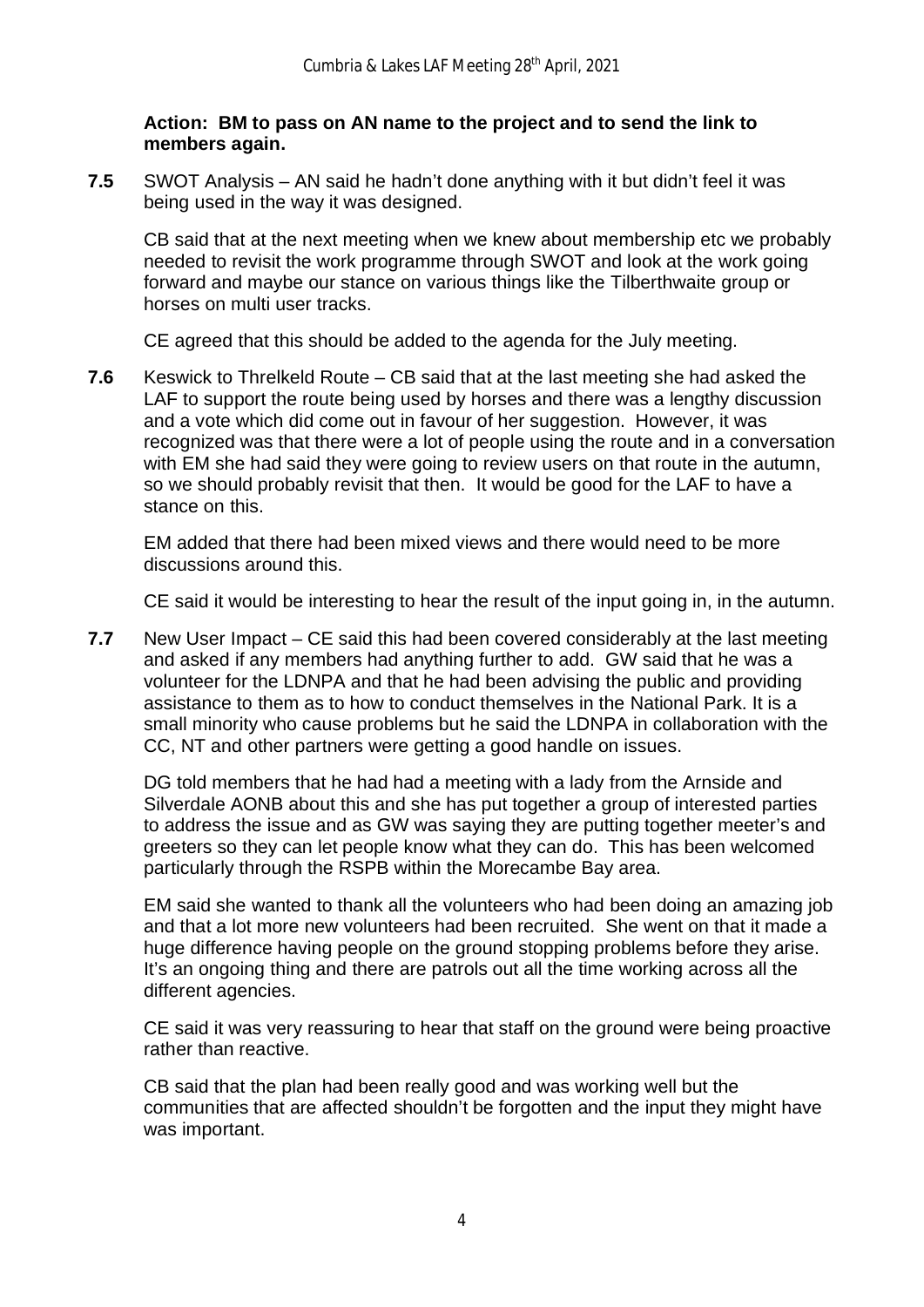CE reminded members that the updated version of the Countryside Code was launched on 1<sup>st</sup> April and that he had been asked to comment and that he had made specific reference to visitors being respectful to local people and local communities saying it is a national park but people derive their livelihoods and livings from here and it is our community.

### **8. Fix the Fells**

An update had been circulated prior to the meeting from Annie Duckworth, a Fix the Fells Ranger. CE then asked if members had seen a piece on television from Wastwater talking to volunteers doing fix the fells work.

 GW informed the group that Richard Fox who had communicated with the LAF over many years had retired and felt it appropriate for the LAF to wish him well.

 EM said he had left two weeks ago and that AD had replaced him. She said she did have contact details for him if any member wanted to pass wishes on. CE wanted to place on record his thanks for all the work that Richard had been involved in over the years keeping the Lake District accessible.

## **9. LAF Work Programme**

**9.1** Upland Fencing – GW said that members had had his report prior to the meeting detailing the present situation and the consultations that are currently in progress. He asked that the forums acceptance of his report be minuted. He also wanted to mention that in the planning inspectorates response to the application for fencing and planting in the Newlands Valley around Keskadale, the inspector granted consent only for five years of fencing which came as a surprise for two reasons, one being that it's not normal for inspectors to give consent for planting or fencing for a period less than the applicants request which may be 20 or 25 years and secondly that five years seems a remarkably short period of time as nothing much is going to happen in terms of regeneration but of course they can reapply then. But I think it creates some hope that at least one inspector has become aware of the fact that there needs to be some work done to check on how successful or otherwise these regeneration projects are, speaking of which one of the ongoing ones which I referred to in the report that CE and I have been involved with – the proposed planting in Langstrath and Coombe valley which we hoped to have a zoom meeting last week but the consultant who is dealing with this had had an accident and wasn't able to convene the meeting so this has been put off and will be rescheduled. I have paid a site visit there and I think that is a classic example where planting could have a significant impact on that particular landscape. It's a fairly hidden valley, it's a hanging valley, it's a high level valley and I'm expecting especially from the Friends of the Lake District and the Open Space Society there'll be considerable resistance to that planting happening.

CE asked if GW had seen the email from Ian Brody, GW replied that he had and tried to not get too involved in the sorts of discussions that the Friends of the Lake District and the OSS engage in because the LAF deals mainly with access although we do allow ourselves to stray across because part of access is what you see when you have access so we don't steer clear totally but we try and avoid getting as academic about it as the FLD or the OSS do.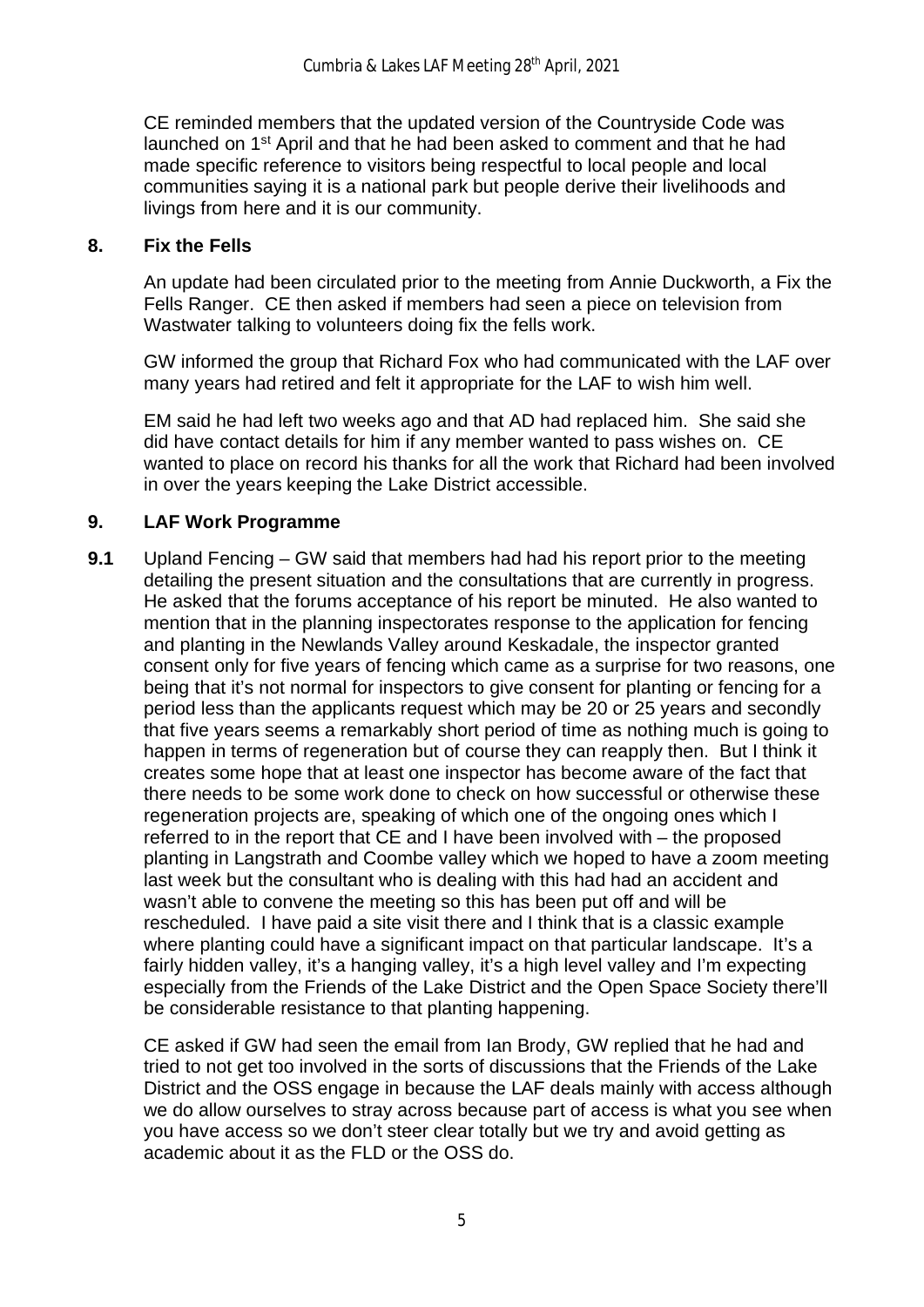CE said he was very happy to recommend that members accept the report and asked if there were any objections. There were none.

CE added that Jenny Waine had reconvened the meeting on Langstrath for the 20<sup>th</sup> May, 2021.

**9.2** Carlisle Southern Link Road – CE informed that he had received no further correspondence since the autumn and asked DG for an update. DG said that on a positive side the council were in the process of employing a project manager to deliver the programme and the award had been made to Morgan Sindall to deliver the new road. However, there had been objections from nearly every landowner affected by the work and that was currently being dealt with by the planning inspectorates.

Portinscale Bridge – AN said this was now the fourth meeting that this had been raised but that the signs were now up saying the restriction was now in place and he reported that it was being ignored and there was no difference on the ground.

JB added that he lives in Portinscale and crosses the bridge quite frequently and there was a mixture of attitudes in that most bikers ride over the bridge but when they see pedestrians they do dismount so that seemed to work ok.

AN said that it is now illegal to ride across the bridge so those that do are breaking the law and that Cycling UK have said they will help with representation if anyone gets taken to court over this.

CE asked who was actually policing it and JB said no one. CE said this could now probably be removed from future agendas but if either AN or JB had anything to report in the future to please do so. AN added that as the group had missed out on the consultation phase that this type of ineffectual restriction might be something that the LAF could discuss and have a pre-formed policy on.

CE thanked AN and said that this was not the first time that the LAF had either been ignored or not asked for comments on and that that was where local knowledge was very important.

A66 Improvements – CE said that since the last meeting there had been an online meeting with the contractors and the route had now been confirmed specifically the Penrith to Temple Sowerby is going to align alongside the existing, Kirkby Thore is going on the eastern side then comes back down onto the A66 bypassing Long Marton, Appleby bypass is all done then it's Warcop. The new road will run aligned to the existing. The purpose of the meeting was to talk about realignment or what would happen to PROW that might be stopped and those present were pleased with the effect on the PROW network. There would be some footpaths that would stop when they hit the new road but the whole aim is to get pedestrians, horse riders, cyclists off the new road and to use the old existing road. The drawings are all now in the public domain. The next meeting will be site meetings to look at rights of way and bridelways and that hopefully will be in the summer. Kemperley Bank roundabout at Penrith will be the biggest feat of engineering and will take a very long time.

DG added that he'd also had a meeting with the contractors and that there had been one or two errors with the drawings but that was being sorted and he had a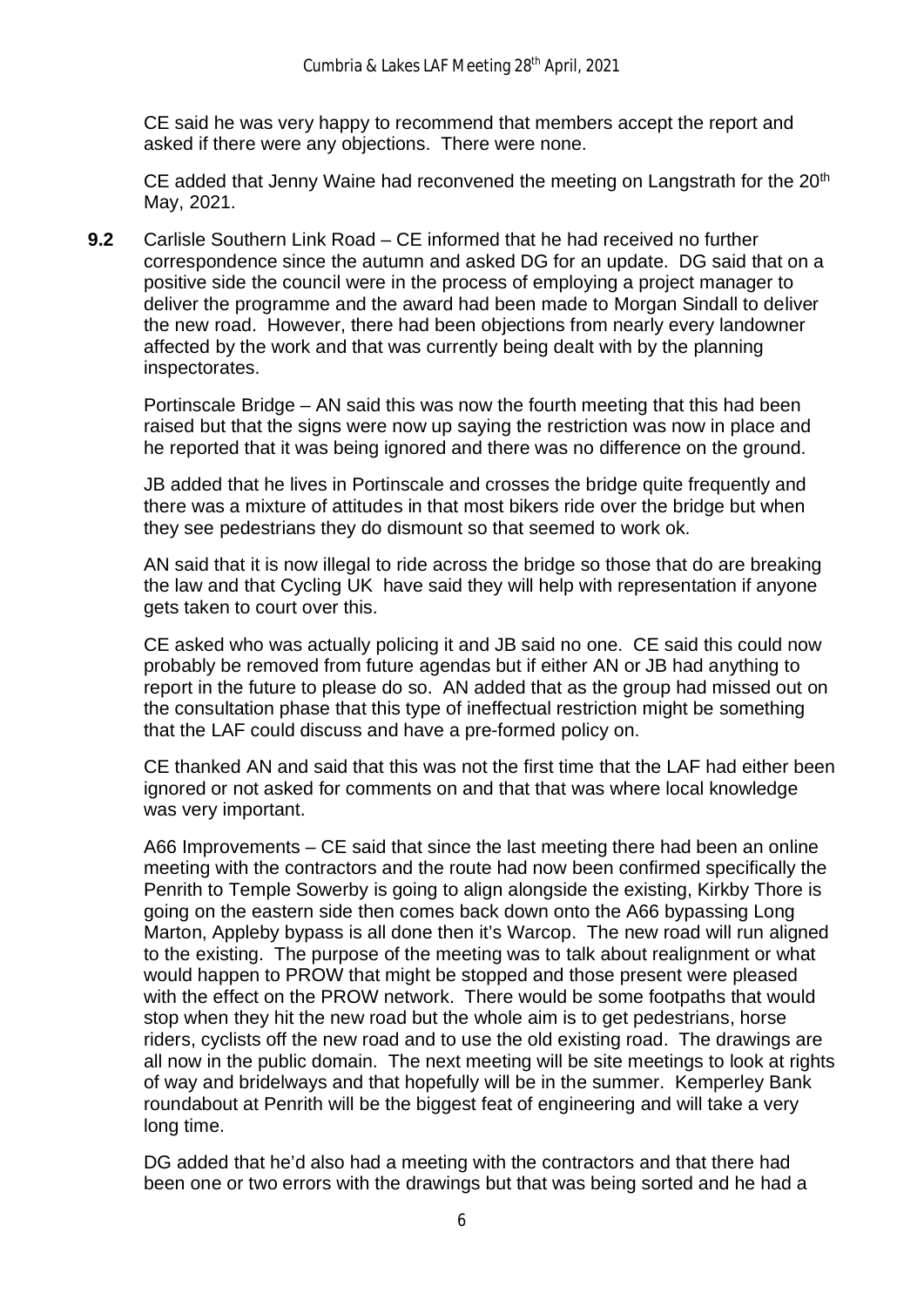further meeting with them next week. He also said that they need to be supplying a route at the side or close to the A66 through the new development they're doing. They were using the Rochdale system which is very vague.

CE thanked DG and said it was very much work in progress but that he did know that Warcop Parish Council were not happy with the proposed route.

GW asked how pedestrians and cyclists would be segregated as there would be rights of way that cross the projected route. CE answered there would be underpasses as they were cheaper than bridges and that the underpasses would be used for agricultural access as well as rights of way. GW then asked if any footpaths or bridleways would become dead ends at each side and CE said there would be some.

CE said he hoped there would be some site visits in the future. GW said he thought these rights of way on the A66 would be dealt with by side road orders and not normal diversion or extinguishment orders but SRO are not as evident to the public as to what is going on.

RL asked if it could be kept in mind to make sure there were barriers for wheelchair access on rights of way, awkward corners and CE said he had made a point of looking at all users.

**9.3** Lake District National Park Partnership – CB told members the draft new plan was still being worked on that the consultation would be going out very soon and members should look out for it and make any comments.

### **10. News from National & Regional Access Bodies**

CE said there was nothing to report on national at all and said there hadn't been a North West Regional Chairs meeting for some time. KM said there was a meeting due 13th May. KM did want to mention the demise of Huddle but they were looking at other platforms to transfer all the information to.

 CE told the group he wanted to update them on the Cumbria Wildfire Group which had been resurrected by a combination of individuals. They had a meeting of minds at the end of March and a virtual meeting on  $27<sup>th</sup>$  April, 2021. The group is fundamentally driven by Cumbria Fire & Rescue Service because they are very aware of the potential damage that can be done after an extremely dry spring. There is a desire to raise awareness and what can be done to try to reduce the likelihood and impact of fires. The bodies present at yesterday's meeting were The Moorland Association, Cumbria Fire & Rescue Service, Cumbria Police, Forestry England, Lake District National Park, Yorkshire Dales National Park, Natural England, Environment Agency, MOD Warcop and Spadeadam, National Trust, NFU, UU, Mountain Rescue & Cumbria Wildlife Trust. RSPB, North Penines AONB, Cumbria Woodlands and Cumbria Tourism were invited but didn't respond. CE has been put forward as chairman and there would be another meeting in a month's time. The basis of what they want to do is to get the message out there of the responsibility on individuals when they are out and about and there will be some social media campaigns, leaflets and a short video. CE said he would send some leaflets later for JR to circulate to members. The video would be out by Friday 30<sup>th</sup>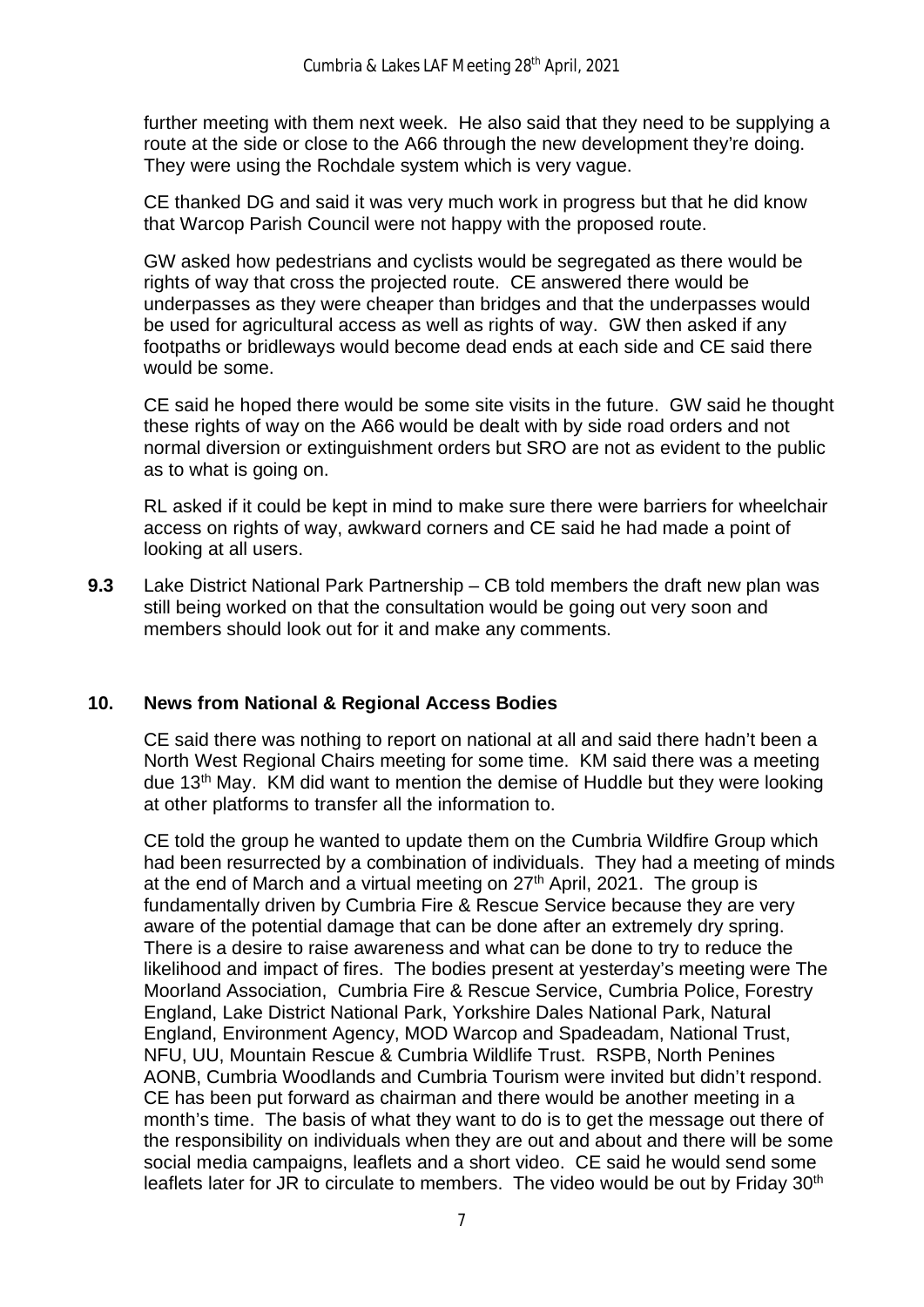April and as soon as CE got it he would send it out. He mentioned the recent fire at Whinlatter.

 CE asked if any members had any questions or comments and HW wanted to reinforce what he had said and told the group that there was a new head of the Fire & Rescue Service, John Beard, and she had been on one of the interview panels for him and one of the things that he had said which had impressed her was that he was very keen to tackle things further upstream and the two things he was looking at were flooding and wildfires and what you do before you put a fire out to prevent a flood starting. He was very keen to work with organisations such as the Wildlife Trust.

 NC told the group that one of the committees he sits on had had a recent presentation from the fire service and they had been told that 25 out of 26 wildfire incidents had started with disposable barbeques.

 VH wanted to update on a motion coming to the LDNPA at their next meeting regarding disposable barbeques so hopefully at July's meeting she will have an update for the LAF.

CE thanked her for that information.

 AN wanted to inform members that a similar group to the Wildfire Group in the Peak District had gone round local shops asking them not to stock disposable barbeques and that had worked well for them.

 CB said that had happened in Coniston last year as well her only concern was if they didn't have access to a disposable barbeque they might try to start a fire.

### **Action: CE to send leaflets to JR to circulate to members**

#### **11. Coastal Access**

CE said there had been the opening up of stretch 2 on 31<sup>st</sup> March which had been a subdued affair because NE didn't want lots of people out and about. There would be a celebratory event and press launch in due course and there had been an email circulated from Danielle Radley regarding this.

 DG added that stretch 5 had been started and they had been asked to put a claim together for that from Silecroft to Green Road train station connecting the end that finishes at Allonby. They'd also had the go ahead for a stretch at Nethertown and had been waiting for permissions to work on Network Rail land which they now had**.**

 CE said everyone was waiting for the outcome of the planning inspectors report on the northern stretch Allonby to Gretna**.** DG said the only plus on that was they had been asked to put a planning grant claim in to cover time on looking at alignment and issues which the planning inspectorate had turned up but hadn't heard anything officially yet.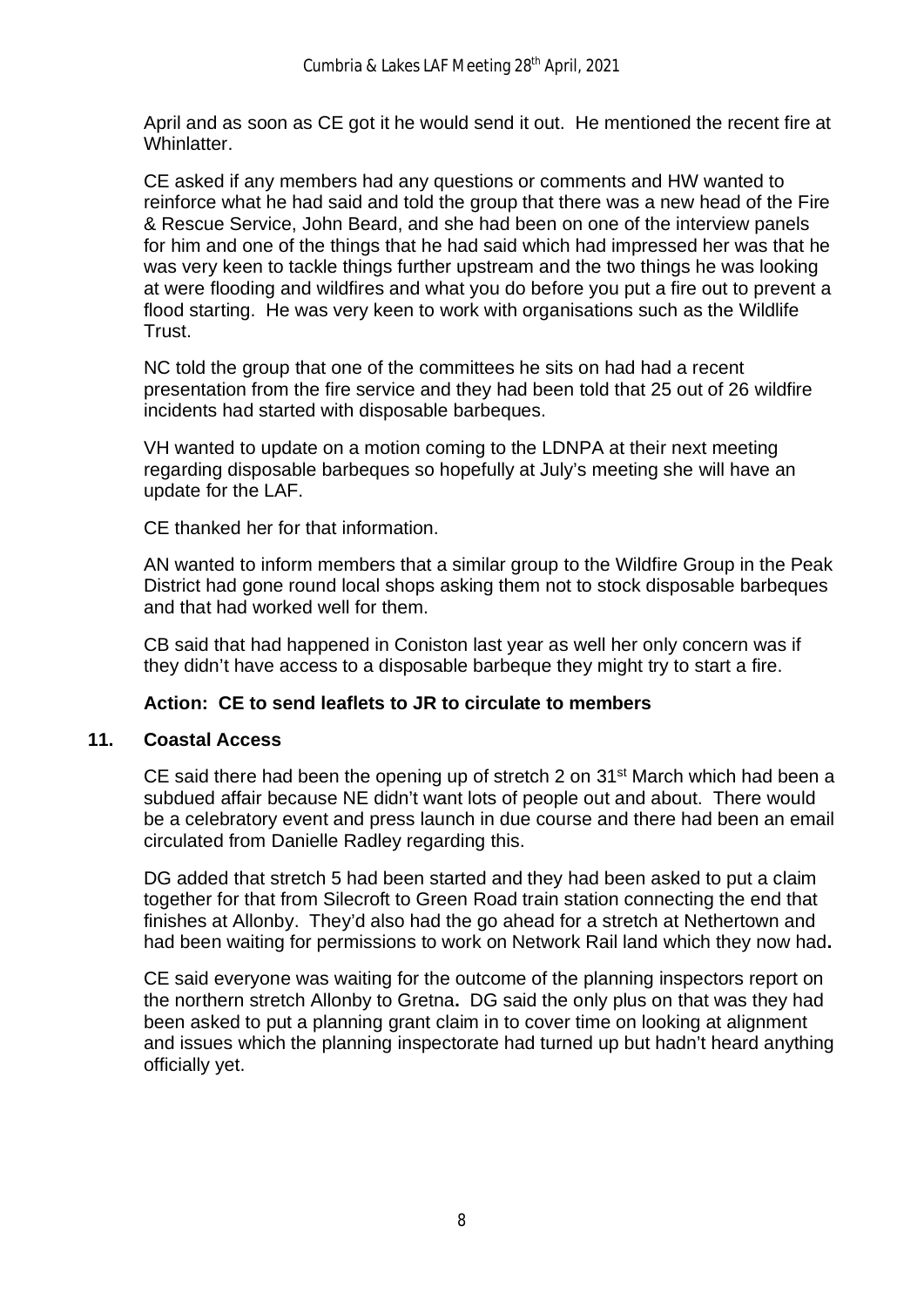## **12. Updates from the Authorities**

EM had sent her report prior to the meeting and said if there were any questions or comments, members should get in touch.

CB said she had noted that they had got the money for the Orrest Head work and wondered if they were talking to disabled groups about access to that.

EM replied that that had been built in from the start and that one of the main pieces of work was building a zigzag path to enable the gradient to be lessened to make it accessible to a greater range of people.

DG had sent his report prior to the meeting but what hadn't been included was that they were looking at a number of schemes which had been put forward to members in the district giving them the opportunity to have some additional funding from the Environment Fund which looks at a number of environmentally driven issues one of which is PROW. The council were liaising with them at the moment over those PROW and the deliverability so hopefully that will come back as a positive in the end.

Surveys on the major structures within the Cumbria bit of the Yorkshire Dales National Park had been completed.

DG then went onto mention that David Clare had left due to ill health which had left a gap that was very difficult to fill but they were making every effort to fill the gap. Adverts were currently out for that position and for a full time replacement for Bob Muscat. He also wanted to let members know that the CEO was also leaving.

CE wanted to comment on David Clare and on behalf of the forum thank him for all his strenuous and hard work that he had put in on his work for the County Council on PROW and he specifically wanted to thank him for sorting out a public footpath in Armathwaite that with common sense and engineering the public footpath was usable again with a modification order but also latterly David's work on the England coastal path had been fantastic and he would be sorely missed. He was a valuable asset to the Highways Authority and Countryside team and will be a difficult act to replace.

NC wanted to add that he had spent a happy three hours with Dave Clare last week when he came down to Kirkby Lonsdale as he had been responsible for the rebuilding and designing of the riverside path by the River Lune which is used by tens of thousands of people every year. He has been a fantastic asset and is a really good guy who will be sorely missed.

GW wanted to ask about DG comment on his report about digitizing the definitive statement and wanted to know how that would happen.

DG replied that it would be a copy of what was there in hard copy at the moment word for word, just making it so it's electronically available.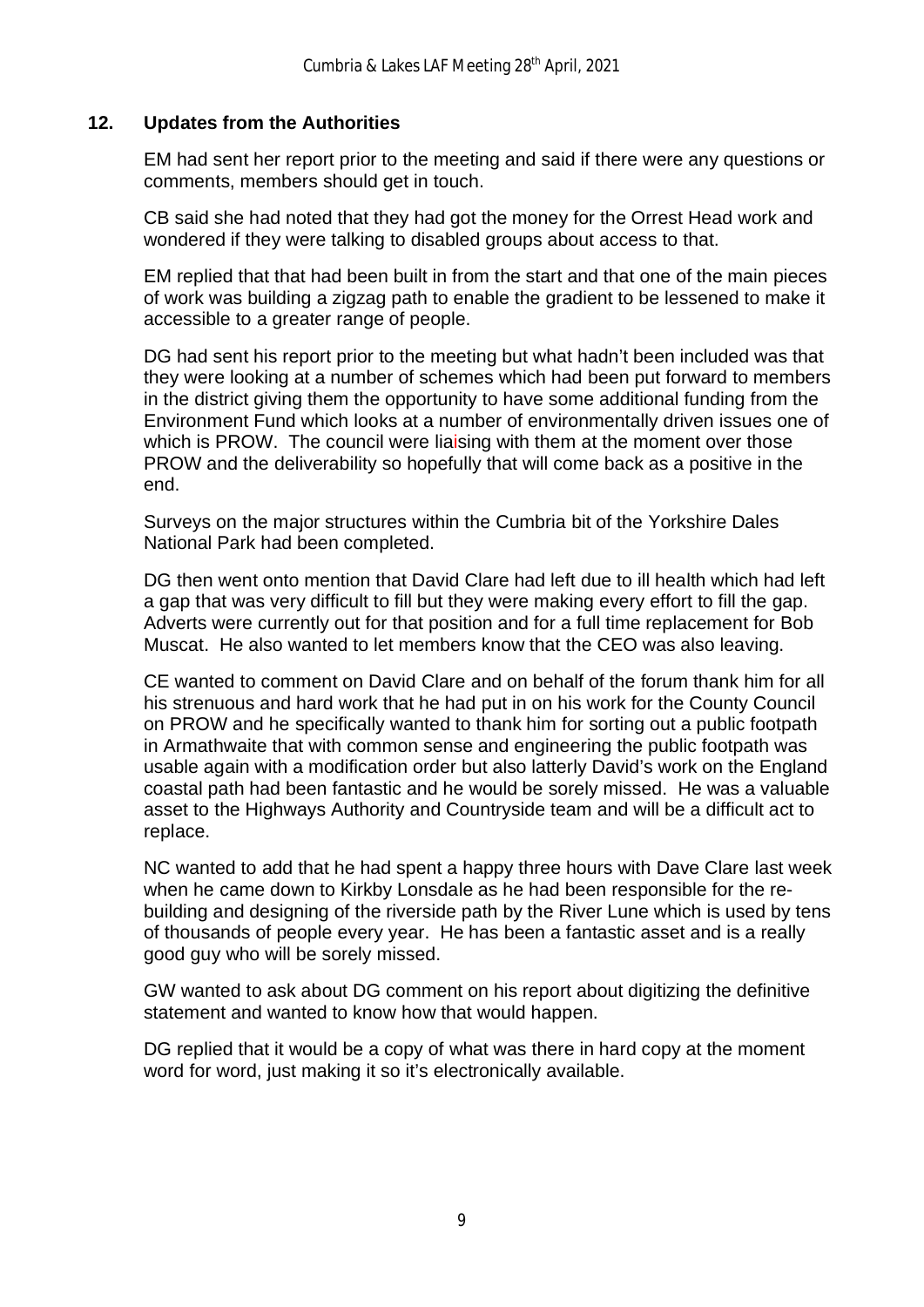### **13. Members News**

SW report was circulated prior to the meeting. However, she contacted JR just after the meeting regarding an email she had received from Slow Ways UK sharing their new website. JR will circulate this email to members.

MM report was circulated prior to the meeting.

JB said he still hoped for a biking and walking track around Derwentwater and Bassenthwaite. He had walked and cycled the Keswick to Threlkeld path and felt it worked well but was a little crowded.

C&RL had nothing to report.

GW had sent his report in prior to the meeting.

KM had nothing to report.

SP had sent his report in prior to the meeting.

CB had nothing to report.

HW wanted to mention the footpath round Walney. When NE looked at the coastal path they were so impressed with Walney Island that they wanted to create a round Walney footpath as part of their coastal strategy. A big chunk is now eroding away so Barrow Borough Council is in negotiations with NE in what to do about it. The warden of Walney Nature Reserve doesn't want it repaired to a point where traffic could get on it. Also there are a couple of gentlemen in Barrow who are interested in mapping footpaths, Brendan Sweeney is a former borough councilor and is involved with the ramblers and Matt Sanderson is keen on getting people to map their experiences of footpaths where they walk and don't walk.

AN had nothing to report.

BM had nothing to report.

NC said how there were LCWIPs going on in the six main towns within Cumbria and the one covering Kendal would be going out to consultation next week for a three week period. There was also £1.2 million being allocated by CCC from the Environment Fund and most of this was looking toward the improvement of footpaths particularly those in urban areas which had been used more during lockdown. There is also a central government fund called the Levelling Up Fund and CCC has got plans in for a years time to submit a bid looking at an improved walking and cycling green corridor all around the coast of Cumbria. So if any member wants to feedback into these LCWIP strategies covering Barrow, Kendal, Penrith, Carlisle, Workington and Whitehaven then they should do so.

VH had nothing to report but had really enjoyed the meeting and found it very informative.

CE thanked her for deputizing for TH.